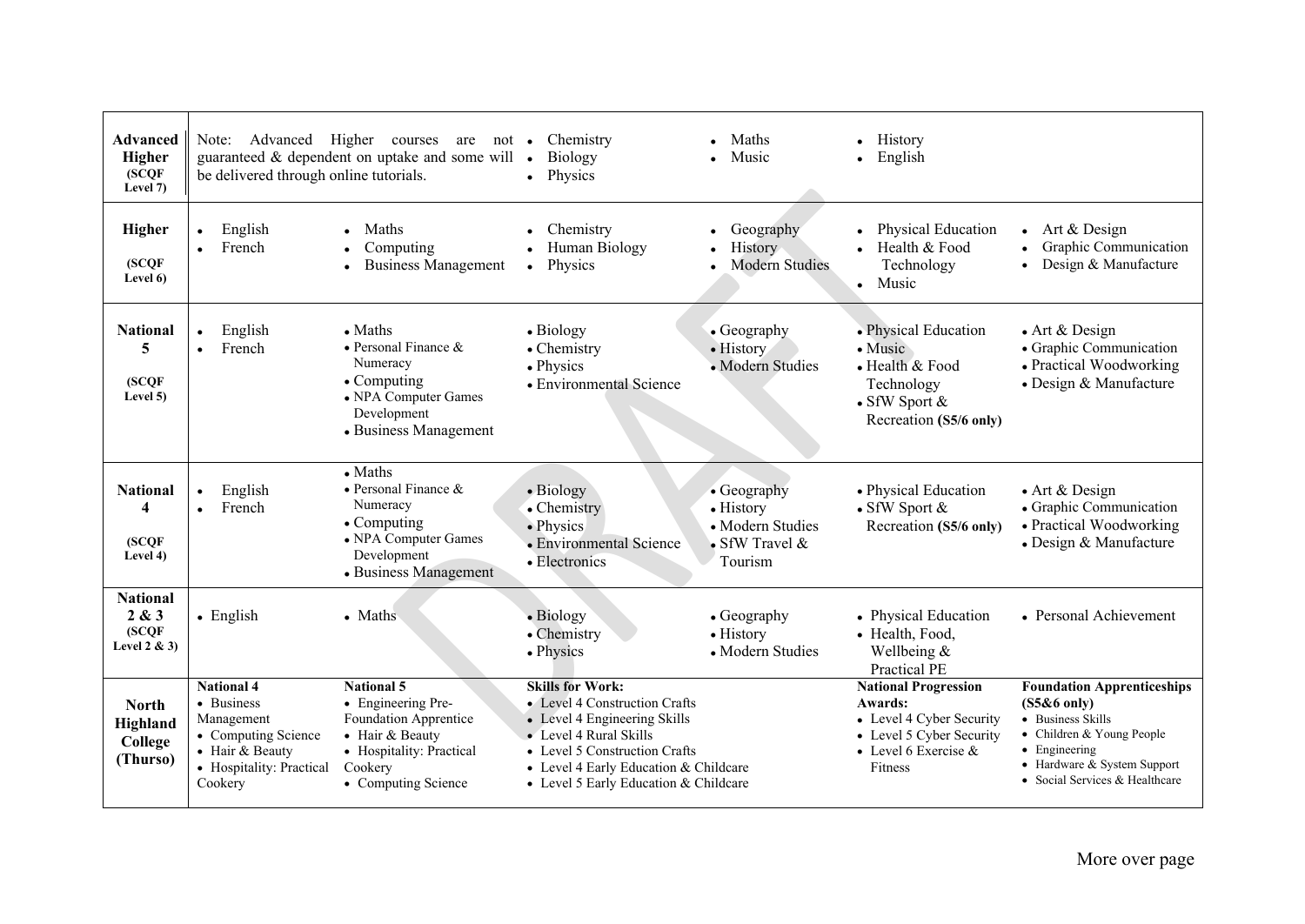| <b>Virtual</b><br><b>School</b><br>(online<br>courses<br>for $S5/6$<br>pupils<br>only) | <b>National 5 (NHC)</b><br>Psychology | Higher (HVA)<br>German<br>Spanish<br>Latin<br>Music<br>Photography | Higher (NHC)<br>• Computing<br><b>Business</b><br>Management<br>Psychology                                                                                                                                                                                                                                                                                                               | <b>Foundation Apprenticeships (NHC)</b><br>FA: Creative Digital & Media<br>FA: Software Development<br><b>NPA Music Business</b> |                                                                                                                                                                                                                                                                                                                                                                                                                                            |
|----------------------------------------------------------------------------------------|---------------------------------------|--------------------------------------------------------------------|------------------------------------------------------------------------------------------------------------------------------------------------------------------------------------------------------------------------------------------------------------------------------------------------------------------------------------------------------------------------------------------|----------------------------------------------------------------------------------------------------------------------------------|--------------------------------------------------------------------------------------------------------------------------------------------------------------------------------------------------------------------------------------------------------------------------------------------------------------------------------------------------------------------------------------------------------------------------------------------|
| <b>YASS</b><br>courses<br>(SCQF<br>Level 7)                                            | Open University (S6 only).            | These courses are delivered online $&$ run by the                  | • Law making in Scotland<br>• Galaxies, stars and planets<br>• Maths for Science<br>$\bullet$ Volcanoes, earthquakes $\&$ tsunamis<br>• Making your learning count $-$ Arts<br>• Communication skills for business<br>• Fundamentals of accounting<br>• Engineering origins, methods, context<br>• Introduction to computing $&$ information<br>technology<br>• Technologies in practice | • Making your learning count $-$ Sport & Exercise                                                                                | • The frozen planet<br>• Living without oil: chemistry for a sustainable future<br>$\bullet$ Molecules, medicine & drugs: a chemical story<br>• English for academic purpose online<br>• Making your learning count - Heath & Social Care<br>• Range of Beginners languages<br>• Introducing Statistics<br>• Essential mathematics 1<br>• Discovering mathematics<br>• Physics and space<br>• You and your money<br>• Economics in context |
| S6 only                                                                                | Awards) or work experience.           |                                                                    |                                                                                                                                                                                                                                                                                                                                                                                          |                                                                                                                                  | S6 Opportunities – S6 pupils can pick this as a choice. They will participate in wider achievement opportunities such as volunteering (Saltire                                                                                                                                                                                                                                                                                             |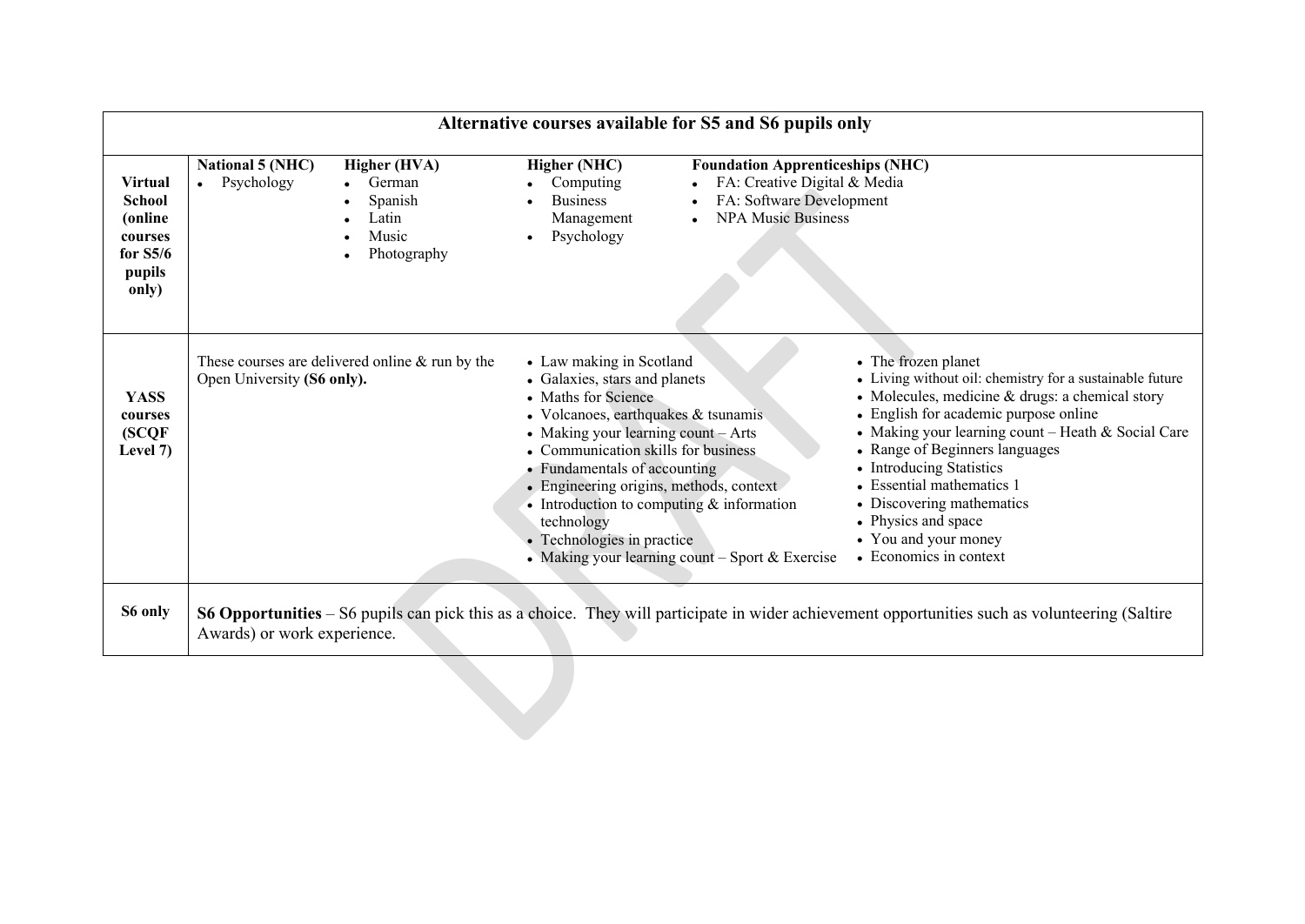## **Instructions for completion of choice form:**

*Please ensure you read through the notes carefully and complete the checklist before your choice of course interview.*

- 1. You must choose each subject only once i.e. you cannot choose PE twice.
- 2. S3 pupils going into S4 must choose a Maths and English option and 4 other options plus a reserve. Your subject choices should be based on your S3 choices.
- 3. S4 pupils going into S5 must choose 6 options plus a reserve unless you are studying 3 or more Highers in which case make 5 choices plus a reserve.
- 4. S5 pupils going into S6 must choose 6 options plus a reserve unless you are studying 3 or more Highers in which case make 5 choices plus a reserve. One of your choices can be the S6 Opportunities option.
- 5. College, online and YASS courses count as one choice.
- 6. Although every attempt will be made to meet your choice of course some classes may not run if there is insufficient demand or if staffing is not available. Re-Coursing after SQA results may lead to changes in classes which will be made by considering a wide variety of factors in relation to individual students and not on a first come first served basis.
- 7. You should refer to your report and recommendations from your teachers to help you make your choices.
- 8. Checklist complete this checklist before attending your interview.

|    | 1. You must choose each subject only <u>once</u> i.e. you cannot choose PE twice.                                                                                                                                                                                                                                                                                            |                                        |  |  |
|----|------------------------------------------------------------------------------------------------------------------------------------------------------------------------------------------------------------------------------------------------------------------------------------------------------------------------------------------------------------------------------|----------------------------------------|--|--|
| 2. | S3 pupils going into S4 must choose a Maths and English option and 4 other options plus a reserve. Your subject choices should be<br>based on your S3 choices.                                                                                                                                                                                                               |                                        |  |  |
| 3. | S4 pupils going into S5 must choose 6 options plus a reserve unless you are studying 3 or more Highers in which case make 5 choices<br>plus a reserve.                                                                                                                                                                                                                       |                                        |  |  |
|    | 4. S5 pupils going into S6 must choose 6 options plus a reserve unless you are studying 3 or more Highers in which case make 5 choices<br>plus a reserve. One of your choices can be the S6 Opportunities option.                                                                                                                                                            |                                        |  |  |
| 5. | College, online and YASS courses count as one choice.                                                                                                                                                                                                                                                                                                                        |                                        |  |  |
|    | 6. Although every attempt will be made to meet your choice of course some classes may not run if there is insufficient demand or if staffing<br>is not available. Re-Coursing after SQA results may lead to changes in classes which will be made by considering a wide variety of<br>factors in relation to individual students and not on a first come first served basis. |                                        |  |  |
| 7. | You should refer to your report and recommendations from your teachers to help you make your choices.                                                                                                                                                                                                                                                                        |                                        |  |  |
| 8. | Checklist – complete this checklist before attending your interview.                                                                                                                                                                                                                                                                                                         |                                        |  |  |
|    |                                                                                                                                                                                                                                                                                                                                                                              |                                        |  |  |
|    | I have written my name & class.                                                                                                                                                                                                                                                                                                                                              | I have a parental signature.           |  |  |
|    | I have given a reserve choice                                                                                                                                                                                                                                                                                                                                                | I have given my preferred career path. |  |  |
|    |                                                                                                                                                                                                                                                                                                                                                                              |                                        |  |  |

**All students must submit their forms to the Main Office by Friday 22nd March. Failure to meet this deadline may result in students not being granted their first choice.**